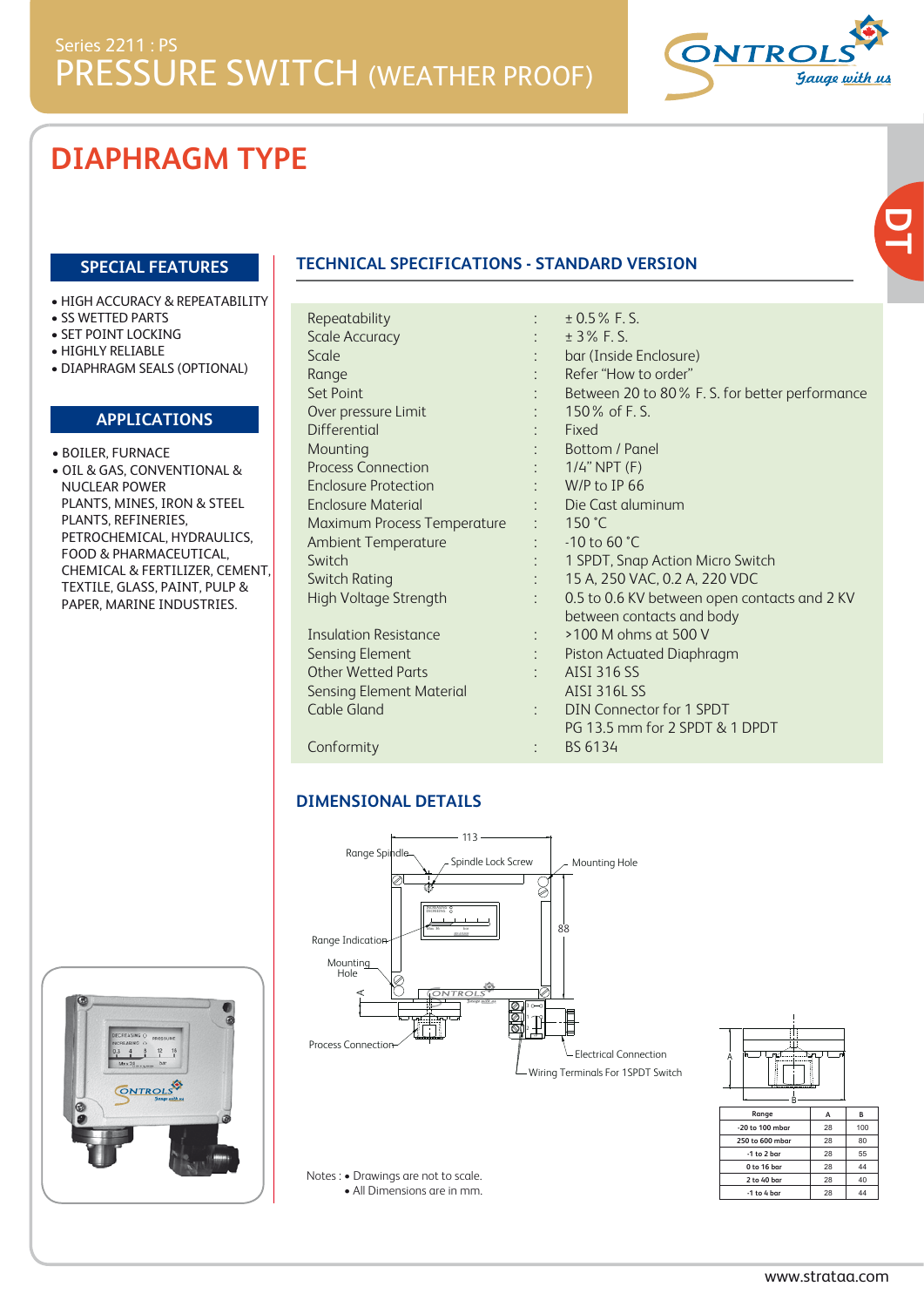# Series 2211 : PS PRESSURE SWITCH (WEATHER PROOF)



**BASIC MODEL**

**DT**

# **DIAPHRAGM TYPE**

|                          |                     |                                   |                 |                  |                  |                                                                |                                    |                  |                                               |                    |                                               | 2211<br><b>PS</b> | DT |
|--------------------------|---------------------|-----------------------------------|-----------------|------------------|------------------|----------------------------------------------------------------|------------------------------------|------------------|-----------------------------------------------|--------------------|-----------------------------------------------|-------------------|----|
| <b>RANGE</b>             |                     |                                   |                 |                  |                  |                                                                |                                    |                  |                                               |                    |                                               |                   |    |
|                          |                     | Ordering<br>Code                  | Range<br>(mbar) | Ordering<br>Code | Range<br>(mbar)  | Ordering<br>Code                                               | Range<br>(bar)                     | Ordering<br>Code | Range<br>(bar)                                | Ordering<br>Code   | Range<br>(bar)                                |                   |    |
|                          |                     | <b>WC20</b>                       | $-20$ to $20$   | W060             | 5 to 60          | P001                                                           | $0.1$ to 1                         | P016             | 1 to 16                                       | C005               | $-0.5$ to $0.5$                               |                   |    |
|                          |                     | <b>WC40</b>                       | $-40$ to $40$   | W100             | 10 to 100        | P002                                                           | $0.2$ to $2$                       | P025             | 2 to 25                                       | C011               | $-1$ to 1                                     |                   |    |
|                          |                     | WC01                              | $-1$ to 2       | W250             | 25 to 250        | P004                                                           | $0.4$ to 4                         | P032             | 2 to 32                                       | C012               | -1 to 2                                       |                   |    |
|                          |                     | <b>W005</b>                       | $0.5$ to $5$    | W400             | 40 to 400        | P006                                                           | $0.6$ to $6$                       | P040             | 2 to 40                                       | C014               | $-1$ to 4                                     |                   |    |
|                          |                     | W020                              | 3 to 20         | W600             | 60 to 600        | P010                                                           | 1 to 10                            |                  |                                               | V001               | $-1$ to 0                                     |                   |    |
|                          |                     |                                   |                 |                  |                  |                                                                |                                    |                  |                                               |                    |                                               |                   |    |
|                          |                     | <b>CHAMBER MATERIAL</b>           |                 |                  |                  |                                                                |                                    |                  |                                               |                    |                                               |                   |    |
| C <sub>6</sub>           |                     | AISI 316 SS (Standard)            |                 |                  | MO               | <b>MONEL</b>                                                   |                                    |                  | AL                                            | ALUMINUM*          |                                               |                   |    |
| <b>SL</b>                | <b>AISI 316L SS</b> |                                   |                 |                  | HC               | <b>HASTELLOY C</b>                                             |                                    |                  |                                               |                    | (*Ranges 5 mbar to 600 mbar only)             |                   |    |
|                          |                     |                                   |                 |                  |                  |                                                                |                                    |                  |                                               |                    |                                               |                   |    |
|                          |                     | <b>SENSING ELEMENT MATERIAL</b>   |                 |                  |                  |                                                                |                                    |                  |                                               |                    |                                               |                   |    |
| <b>SL</b>                |                     | AISI 316L SS (Standard)           |                 |                  | BN<br><b>TF</b>  | <b>BUNA</b><br><b>TEFLON</b>                                   |                                    | нс               |                                               | <b>HASTELLOY C</b> |                                               |                   |    |
| VT                       | <b>VITON</b>        |                                   |                 |                  |                  |                                                                |                                    | мo               | <b>MONEL</b>                                  |                    |                                               |                   |    |
| F                        |                     | FIXED (Standard)                  |                 |                  | А                |                                                                | ADJUSTABLE (Applicable for 1 SPDT) |                  |                                               |                    |                                               |                   |    |
| 1S                       | 1 SPDT              | <b>TYPE OF MICRO SWITCH</b>       | 2S 2 SPDT       |                  |                  | 1D 1 DPDT                                                      |                                    |                  |                                               |                    |                                               |                   |    |
|                          |                     | <b>MICRO SWITCH RATING</b>        |                 |                  |                  |                                                                |                                    |                  |                                               |                    |                                               |                   |    |
|                          |                     |                                   |                 |                  |                  |                                                                |                                    |                  |                                               |                    |                                               |                   |    |
| Code                     | Description         |                                   |                 |                  | <b>AC Rating</b> | <b>AC Rating</b><br>(Resistive)                                | <b>DC Rating</b><br>(Inductive)    |                  | Available on<br>1 SPDT                        |                    | Available on<br>2 SPDT                        |                   |    |
| GPL                      |                     | Low Dead band and Fixed           |                 |                  | 15 A 250 V       | 2 A 24 V                                                       | 2 A 24 V                           |                  | <b>Fixed Differential</b>                     |                    | <b>Fixed Differential</b>                     |                   |    |
|                          |                     |                                   |                 |                  |                  | 0.4 A 110 V $\overline{)0.4}$ A 110 V                          |                                    |                  | of ZPD, ZPP, ZDD                              |                    | of ZPD, ZPP, ZDD                              |                   |    |
| GPH                      |                     | <b>Standard Dead Band</b>         |                 |                  | 15 A 250 V       | 0.2 A 220 V $ 0.2 A 220 V$<br>6 A 24V                          | 5 A 24 V                           |                  | <b>Fixed Differential</b>                     |                    | <b>Fixed Differential</b>                     |                   |    |
|                          |                     |                                   |                 |                  |                  | 0.5 A 110 V $ 0.05 A 110 V $ of ZPD, ZPP, ZDD of ZPD, ZPP, ZDD |                                    |                  |                                               |                    |                                               |                   |    |
|                          |                     |                                   |                 |                  |                  | 0.25 A 220 V 0.03 A 220 V                                      |                                    |                  |                                               |                    |                                               |                   |    |
| <b>GPA</b>               |                     | Adj. Differential Micro Switch    |                 |                  | 15 A 250 V       |                                                                |                                    |                  | Adj. Differential of                          |                    | <b>NA</b>                                     |                   |    |
|                          |                     | <b>Gold Plated Contact</b>        |                 |                  | 1 A 125 V        | 0.5 A 28 V                                                     |                                    |                  | of ZPD, ZPP, ZDD<br><b>Fixed Differential</b> |                    | <b>Fixed Differential</b>                     |                   |    |
|                          |                     |                                   |                 |                  |                  |                                                                |                                    |                  |                                               |                    | of ZPD, ZPP, ZDD of ZPD, ZPP, ZDD             |                   |    |
| SES                      |                     | Environmentally sealed Silver     |                 |                  |                  | 15 A 250 V 0.4 A 125 V                                         |                                    |                  | <b>Fixed Differential</b>                     |                    | <b>Fixed Differential</b>                     |                   |    |
|                          | Contact             |                                   |                 |                  |                  |                                                                |                                    |                  |                                               |                    | of ZPD, ZPP, ZDD of ZPD, ZPP, ZDD             |                   |    |
| SEG                      |                     | Environmentally sealed Silver     |                 |                  |                  | 1 A 28 V                                                       |                                    |                  | <b>Fixed Differential</b>                     |                    | <b>Fixed Differential</b>                     |                   |    |
|                          | Contact             | Hermetically sealed Silver Plated |                 |                  | 4 A 230 V        | 3 A 28 V                                                       | 2 A 24 V                           |                  | of ZPD, ZPP, ZDD<br><b>Fixed Differential</b> |                    | of ZPD, ZPP, ZDD<br><b>Fixed Differential</b> |                   |    |
|                          |                     |                                   |                 |                  |                  |                                                                |                                    |                  |                                               |                    | of ZPD, ZPP, ZDD of ZPD, ZPP, ZDD             |                   |    |
| GPG<br><b>HSS</b><br>HSG |                     | Hermetically sealed Gold Plated   |                 |                  | 1 A 125 V        | NA                                                             | NA                                 |                  | <b>Fixed Differential</b>                     |                    | <b>Fixed Differential</b>                     |                   |    |
| Switch                   |                     |                                   |                 |                  |                  |                                                                |                                    |                  | of ZPD, ZPP, ZDD                              |                    | of ZPD, ZPP, ZDD                              |                   |    |
| HDC                      |                     | High DC Rating                    |                 |                  | 10 A 125 V       | 10 A 125 V                                                     | 6 A 125 V                          |                  | <b>Fixed Differential</b>                     |                    | <b>Fixed Differential</b>                     |                   |    |
| <b>DPD</b>               |                     | <b>DPDT Micro Switch</b>          |                 |                  |                  | 10 A 125 V 0.2 A 250 V                                         |                                    |                  | of ZPD, ZPP, ZDD<br>Fixed & Adjustable        |                    | of ZPD, ZPP, ZDD<br><b>NA</b>                 |                   |    |
|                          |                     |                                   |                 |                  |                  |                                                                |                                    |                  | Differential of                               |                    |                                               |                   |    |